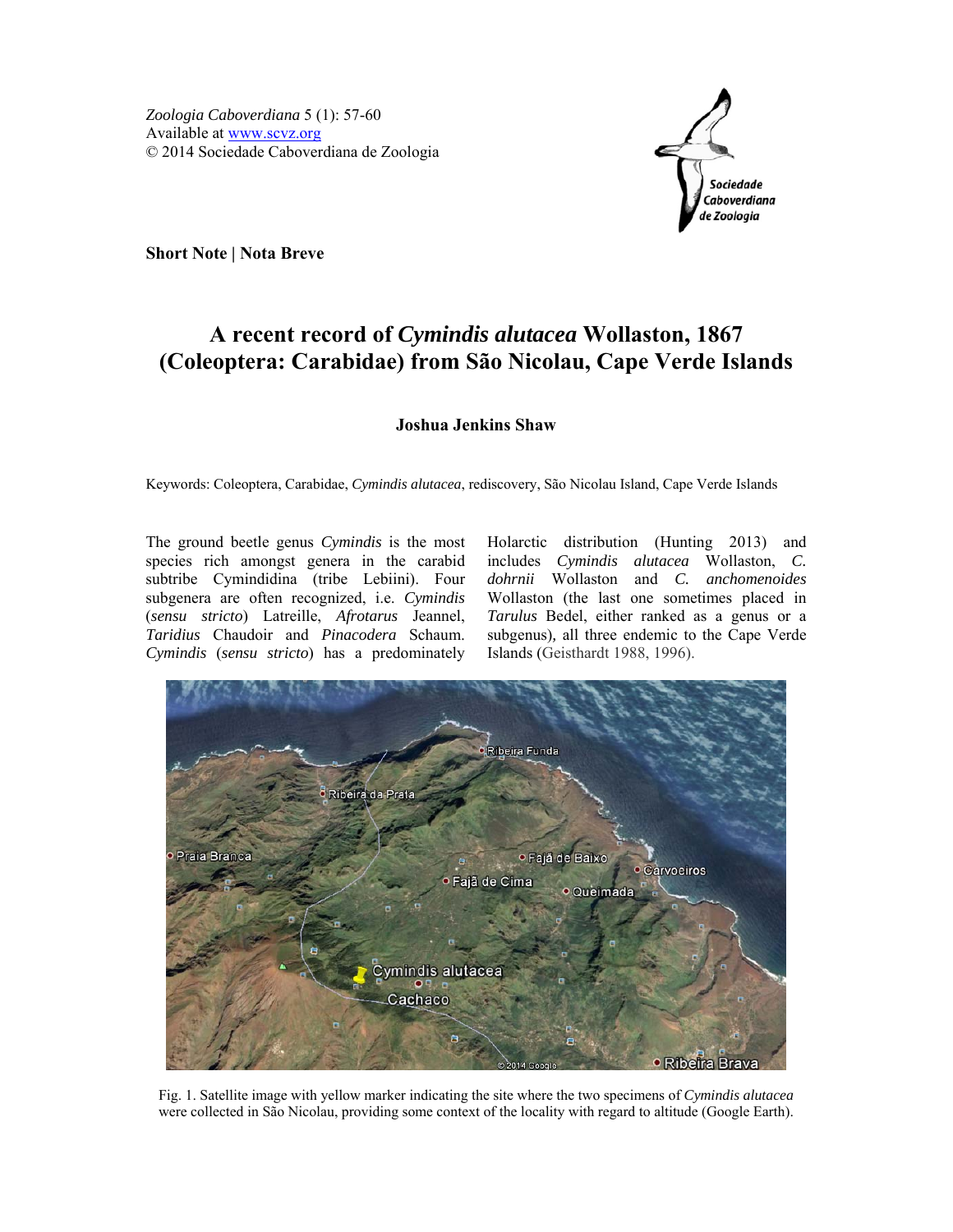During ornithological research in the island of São Nicolau, Cape Verde Islands, two ground beetles (Carabidae) were collected from under stones in Parque Natural do Monte Gordo, *ca*. 1 km from the village of Cachaço (Fig. 1  $& 4$ ), 5 January 2014. The specimens (now deposited in the author's private collection; Fig. 3) were collected at approximately 16°37'11"N, 24°20'37"W by fellow research assistant Andrew Power and the author. The altitude of the location was subsequently determined to be 984 m, using the online resource Daft Logic http://tinyurl.com/abv4lx. Upon return to the United Kingdom, the specimens were taken to the Natural History Museum (BMNH) in London for identification. The collection of Thomas Vernon Wollaston forms the major catalogue of the coleopterous fauna from the Cape Verde Islands and the two specimens collected in January 2014 were compared to specimens from Wollaston's collection. These were collected by John Gray and the Rev. R. T. Lowe during a six weeks long sojourn in the Cape Verde Islands, from mid February to early April 1864, aboard

the yacht *The Garland*. Wollaston himself was in the Cape Verde Islands, together with Gray and Lowe and aboard the same yacht, in January and February 1866, but he did not visit São Nicolau.

The recent specimens were clearly similar to those of *Cymindis alutacea* in the Wollaston collection. Further comparison of the specimens collected in 2014 with Wollaston's specimens under a microscope revealed the following characters (the combination of which is considered diagnostic for *C. alutacea*) were identical: antennal segments 1 to 4 sparsely pubescent, segments 5 to 11 densely pubescent, antennal segments 5 to 11 slightly darker than segments 1 to 4, mandibles produced forward, two setae on the inner margin of each eye, 2 to 3 legions between the frons and each eye, light but dense punctuation in the pronotal foveae, front angles of the pronotum slightly produced, pronotum with visible microsculpture, pronotal hind angles slightly toothed, scutellum on the waist, shoulder of elytra evenly rounded, claws toothed internally, femora, tibia and tarsi unicolourous pale brown.



Fig. 2. Specimens of *Cymindis alutacea* in the Thomas Vernon Wollaston collection housed at the Natural History Museum (BMNH), London; the far left specimen is the type. Fig. 3. One of the specimens of *Cymindis alutacea* collected at Monte Gordo, São Nicolau, 5 January 2014, in the private collection of the author (photos by Joshua Jenkins Shaw).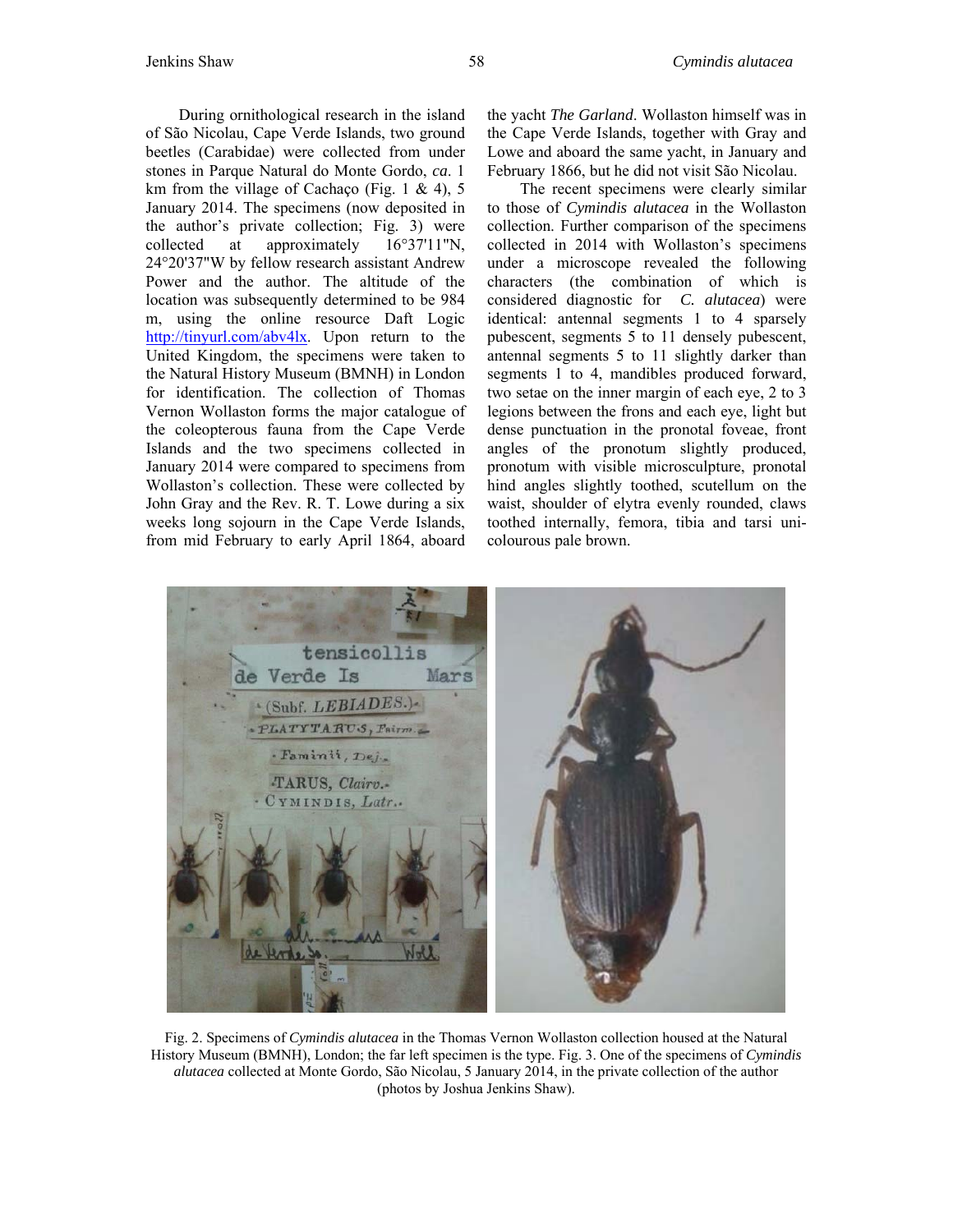

Fig. 4. Habitat near the collecting site of *Cymindis alutaceus*, Parque Natural do Monte Gordo, São Nicolau, Cape Verde Islands, 5 January 2014 (photo by Joshua Jenkins Shaw).

In the Wollaston collection, *Cymindis alutacea* is labelled as *Cymindis alutaceus* under the following taxonomy: Subf. Lebiades.: Platytarus, Fairm.: Faminii, Dej.: *Tarus*, Clairv.: *Cymindis*, Latr. Five specimens of *C. alutacea* exist in Wollaston's collection, including the type specimen (Fig. 2). No other specimens of *C. alutacea* are catalogued in the collections of BMNH (Max Barclay *pers. comm*.). The five specimens were all collected in São Nicolau, as indicated by the presence of blue on the bottom right corner of the card on which the specimens are glued. Wollaston (1867: 8) stated about *Tarus alutaceus* n. sp. (= *Cymindis alutacea*): "Several examples of this fine *Tarus* were taken by Mr. Gray and the Rev. R. T. Lowe, from beneath stones, on Monte Gordo, the highest peak in S. Nicolao, during February 1864. Its large size, reddish-brown hue, and alutaceous (but almost unpunctulated) surface, combined with its rather wider and more margined prothorax, and the somewhat more obtusely rounded humeral angles of its slightly wider elytra, will readily separate it from the following two species." The 'two following species' Wollaston referred to are *Tarus dohrnii* Wollaston 1867 and *Tarus anchomenoides* Wollaston 1867 (both of which are usually placed in *Cymindis* today), collected in Santo Antão and São Vicente, respectively, the former by Heinrich Dohrn of Stettin, who was in the Cape Verde Islands from December 1864 to March 1865 (Groh 2012), the latter by Gray and Wollaston during their visit to the Cape Verdes in 1866. As for *C. dohrnii*, Alluaud (1925: 87) remarked: "Probablement simple variété du précédent" (i.e. *C. alutacea*), but this view has not been endorsed by subsequent workers (cf. Mateu 1964, Geisthardt 1988, 1996). However, it should be noted that Wollaston (1867: 8-9) also reflected on the possibility that *C. dohrnii* "may represent but a permanent insular state of the preceding species [i.e. *C. alutacea*], peculiar to S. Antão", but having only a single specimen at his disposal did "not think it would be safe to treat it practically as such" and "therefore retained it as disinct". Mateu (1964) speculated that *C. alutacea* and *C. dohrnii* share a common ancestor that arrived in the archipelago relatively recently, with the populations in the islands of São Nicolau and Santo Antão only having differentiated after becoming settled on their respective islands.